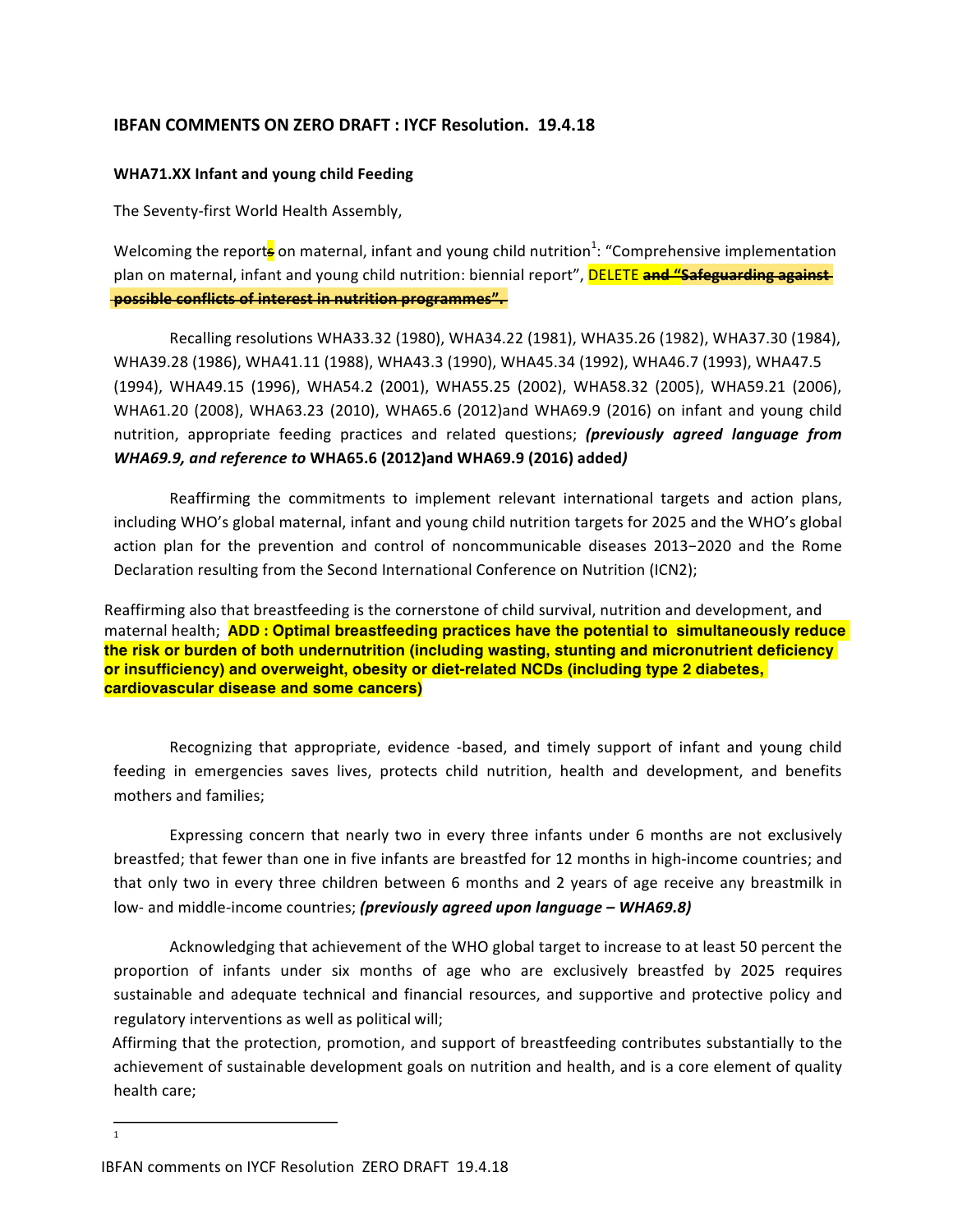Welcoming the inclusion of support for exclusive breastfeeding in WHO's Programme of Work<sup>2</sup>; 13<sup>th</sup> General

Welcoming the annual celebration of World Breastfeeding Week as an opportunity to communicate the importance of breastfeeding and advocate for the protection, promotion, and support of breastfeeding<sup>3</sup>;

Noting the absence of a tracer indicator on infant and young child feeding or on maternal and child nutrition in the current tracer indicators to monitor progress on universal health coverage<sup>4</sup>; Welcoming recent efforts made by WHO to provide guidance and strengthen technic **programmes<sup>15</sup>;** lember States to improve infant and young child feeding, and protect, promote and support breastfeeding in particular, including through new guidelines and implementation guidance on the Baby- friendly Hospital Initiative  $(BFHI)^{5,6}$ ; an implementation manual on ending the inappropriate promotion of foods for infants and young children<sup>7,8</sup>; a toolkit on strengthening monitoring and enforcement of the International Code of Marketing of Breast-milk Substitutes and subsequent relevant WHA resolutions<sup>9</sup>; operational guidance on infant and young child feeding in emergencies<sup>10</sup>; updated guidelines on breastfeeding in the context of  $HIV^{11}$ ; and breastfeeding advocacy materials<sup>12,13,14</sup>; DELETE : as well as tools to safeguard against possible conflicts of interest in policy development and implementation of nutrition

- 1. URGES Member States:
	- 1) to increase **financial** investment in development, implementation and monitoring of laws, policies and programs aimed at promotion, support and protection of breastfeeding;
	- **2)** to **assess the policy and programs within the framework of the Global Strategy on Infant and Young Child Feeding, using the World Breastfeeding Tends Initiative (WBTi) to document gaps every three to five years and initiate actions to bridge the gaps;** 2b) to reinvigorate the Babyfriendly Hospital Initiative (BFHI), including by taking all necessary actions to ensure full integration of the Ten Steps to Successful Breastfeeding in efforts and programs aimed at improving quality of care for maternal, newborn and child health;
	- 3) to implement and/ or strengthen national monitoring and enforcement mechanisms **that are** transparent, independent, and free from commercial influence for effective implementation of national legal and regulatory measures aimed at giving effect to the

 $2$ http://apps.who.int/gb/ebwha/pdf\_files/EB142/B142\_3Rev2-en.pdf

<sup>&</sup>lt;sup>3</sup> http://worldbreastfeedingweek.org/

<sup>&</sup>lt;sup>4</sup> http://pubdocs.worldbank.org/en/193371513169798347/2017-global-monitoring-report.pdf<br>
<sup>5</sup> http://www.who.int/nutrition/publications/guidelines/breastfeeding-facilities-maternity-newborn/en/<br>
<sup>6</sup> http://www.who.int/nut

<sup>&</sup>lt;sup>8</sup>http://www.who.int/nutrition/publications/infantfeeding/guidance-ending-inappropriate-promotion-food-

[manual/en/](http://www.who.int/nutrition/publications/infantfeeding/guidance-ending-inappropriate-promotion-food-manual/en/)<br><sup>9</sup> http://www.who.int/nutrition/netcode/toolkit/en/<br><sup>10</sup> http://www.ennonline.net/operationalguidance-v3-2017

<sup>&</sup>lt;sup>11</sup> http://www.who.int/nutrition/publications/hivaids/guideline\_hiv\_infantfeeding\_2016/en/<br><sup>12</sup> https://www.unicef.org/nutrition/index\_98477.html

<sup>&</sup>lt;sup>13</sup><br>http://www.who.int/nutrition/publications/infantfeeding/global-bf-collective-investmentcase/en/<br><sup>14</sup> http://www.who.int/nutrition/publications/infantfeeding/global-bf-scorecard-2017/en/<br><sup>15</sup> http://www.who.int/nutriti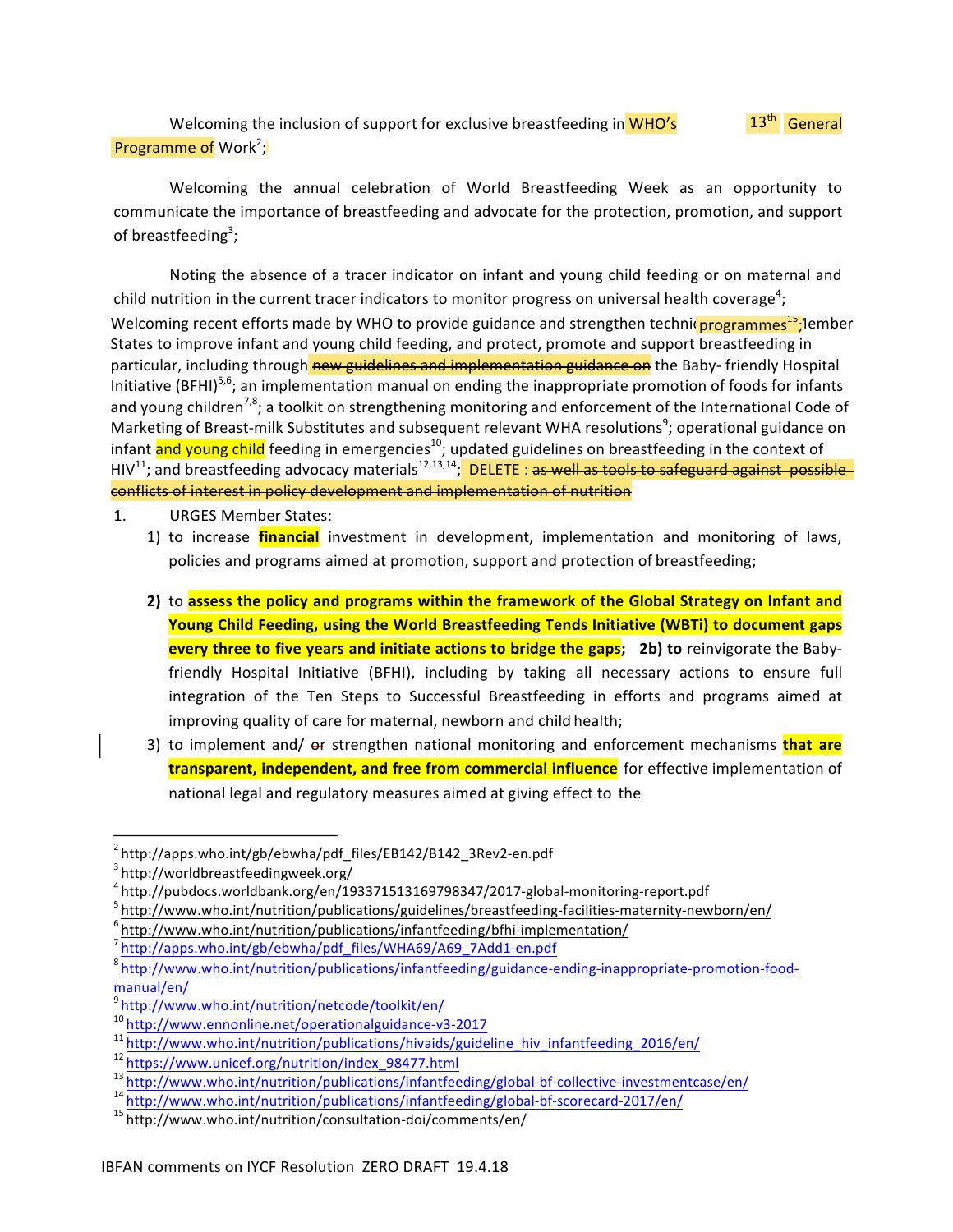International Code of Marketing of Breast-milk Substitutes and subsequent relevant World Health Assembly resolutions;

- **4)** to take all necessary measures in the interest of public health to end the inappropriate promotion **of infant and young child feeding products** foods for infants and young children, including, in particular, implementation of the *Guidance on Ending the Inappropriate Promotion of Foods for Infants and Young Children*; *(previously agreed upon language – WHA69.9)* **and Resolution 63.23 that calls for health and nutrition claims to be banned, and in particular ensure that there is no cross-promotion of breast-milk substitutes indirectly via the promotion of any product.**
- **5)** to take all necessary measures in the interest of public health to end the inappropriate promotion of infant and young child feeding products foods for infants and young children, including, in particular, implementation of the Guidance on Ending the Inappropriate Promotion of Foods for Infants and Young Children; *(previously agreed upon language - WHA69.9).* and **Resolution 63.23 that calls for health and nutrition claims to be banned**
- 6) to put in place preventive measures to avoid conflicts of interest with the private sector, particularly with manufacturers and distributors of foods for infants and young children **REPLACE WITH "To put in place measures to ensure that any interactions with private sector, in particular with manufacturers and distributors of feeding products for infants and young children, does not create conflicts of interest for policy makers, public sector institutions and all those working in infant and young child feeding**; to increase efforts to ensure evidence-based and appropriate infant and young child feeding during emergencies, including through adoption and implementation of appropriate legal and policy measures, inclusion of relevant measures and actions in emergency preparedness plans, capacity building of personnel working in emergency situations, and coordination of inter- sectoral operations; **to ensure that appeals for humanitarian aid stress breastfeeding's resiliance and do not undermine it or promote infant and young child feeding products**
- 7) to celebrate World Breastfeeding Week as an official public health event;
- 2. REQUESTS the Director-General:
	- 1) to provide technical and financial support to Member States in implementation, financing, monitoring and assessment of the International Code of Marketing of Breast-milk Substitutes and subsequent relevant WHA resolutions, the guidance on ending the inappropriate promotion of foods for infants and young children, and the Baby-friendly Hospital Initiative and to review national experiences with monitoring and enforcing relevant national legal and regulatory measures;
	- 2) to develop tools for training, monitoring, and advocacy on the Ten Steps to Successful Breastfeeding and the Baby-friendly Hospital Initiative, to assist Member States with implementation;
	- 3) to support Member **States in assessment of policy and programs** and establishing nutrition targets and intermediate milestones for maternal, infant and young child nutrition indicators, consistent with the timeframe for implementation of the Second International Conference on Nutrition Framework for Action and the UN Decade of Action on Nutrition (2016-2025);
	- 4) to examine the potential for including indicators of infant and young child feeding among the tracer indicators for monitoring the coverage of essential health-care services as part of